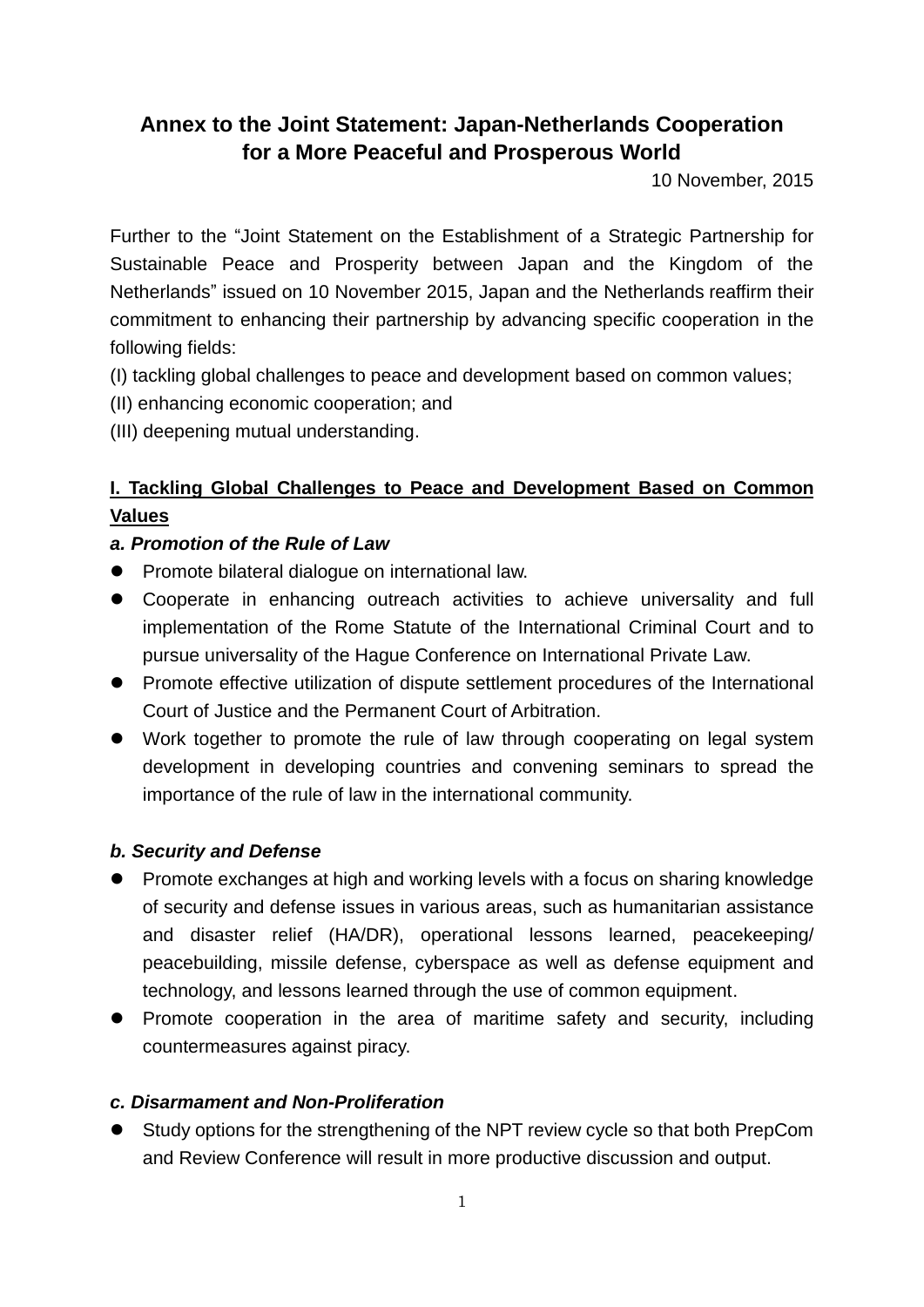- Identify possibilities for cooperation in the context of achieving concrete results through the International Panel on Nuclear Disarmament Verification, especially in relation to the role of transparency in nuclear-weapon states.
- Advance cooperation on various international initiatives concerning non-proliferation and nuclear security.
- Promote sharing of best practices on biosecurity in relation to the Biological Weapons Convention.

# *d. Cybersecurity*

- Exchange best practices for cybersecurity for large international gatherings.
- Cooperate to establish cyber norms, to promote confidence building measures (CBMs) and to enhance application of international law in cyber space.
- Explore opportunities to improve bilateral cooperation between CERTs/CSIRT and cooperation between public bodies involved in fighting cybercrime.

# *e. Fight against Terrorism*

- Promote dialogue and exchange of information and views regarding all acts of terrorism and violent extremism, as well as early signs of radicalization, methods and practices thereof, while respecting the protection of privacy and personal data in accordance with international and domestic law.
- Enhance co-operation in the context of the United Nations Global Counter-Terrorism Strategy and jointly promote relevant resolutions of the UN Security Council.
- Closely work together at the Global Counterterrorism Forum (GCTF) and within its working groups.

# *f. Disaster Risk Reduction*

- Promote actions to reduce disaster risk in line with the Sendai Framework for Disaster Risk Reduction that was adopted during the Third UN World Conference on Disaster Risk Reduction held in Sendai, Japan in March 2015.
- Work together to make densely populated delta areas across the world safer and economically more viable through the cooperation framework, tentatively called the Delta Coalition, that was initiated on the occasion of the Third UN World Conference in Sendai in March 2015 and in which Japan and the Netherlands both play a leading role.

# *g. Development Policy*

Continue the exchange of views on development policy and, where appropriate,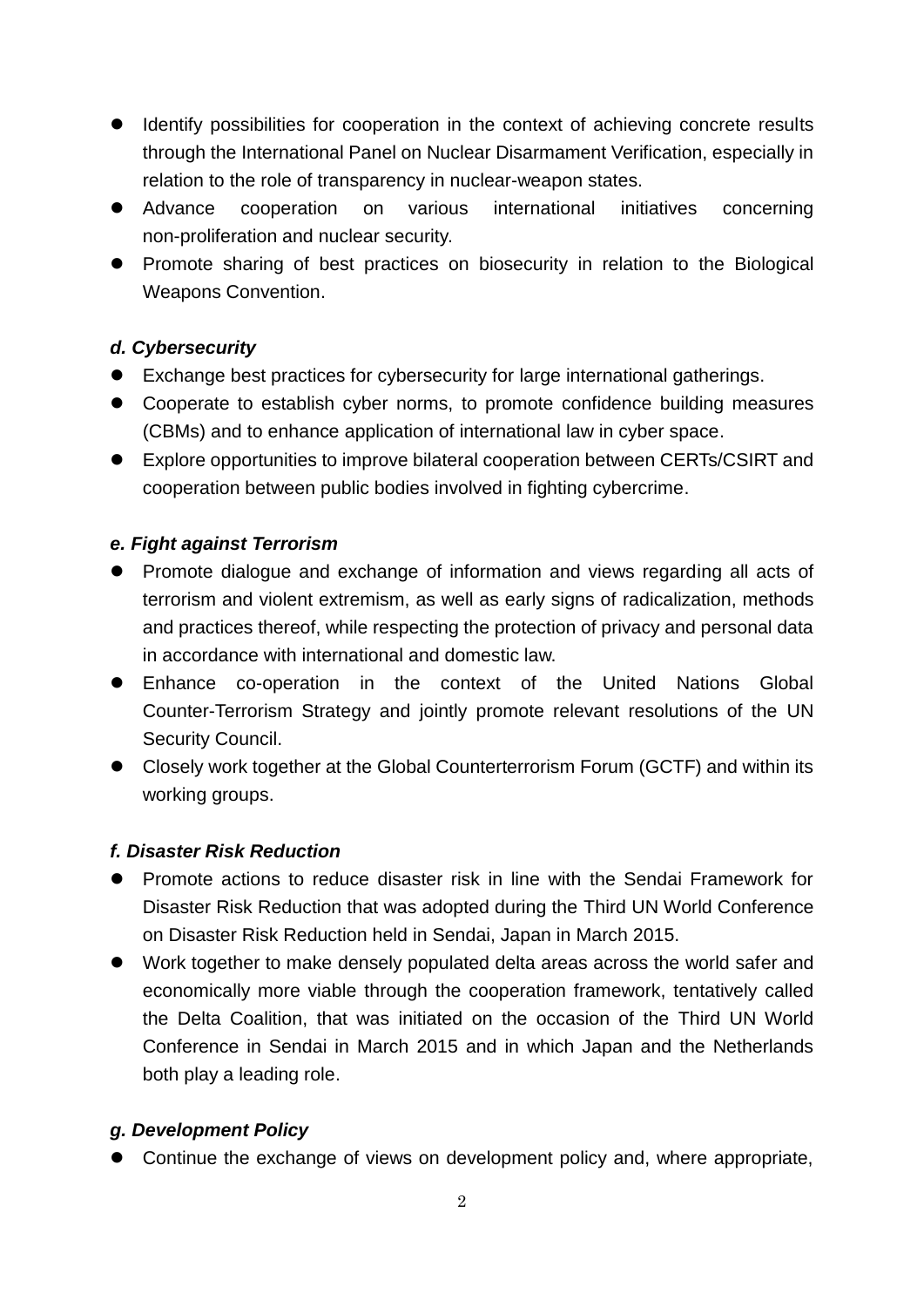exchange specific policies on sustainable development and poverty eradication at the global level for mutual learning purposes.

### *h. Gender Equality*

- Coordinate initiatives and joint positions in the United Nations, including the Security Council, and development organizations to ensure that these bodies contribute concretely to increasing the participation of women in achieving justice, security, wellbeing and prosperity.
- Cooperate to enhance the capacity of governments to implement the UN Security Council Resolution 1325 at national level, which commits member states to ensure meaningful participation of women in peace and security, to protect the rights and interests of women and girls during armed conflict and to incorporate a gender perspective into peacekeeping operations, in peace negotiations and post-conflict reconstruction.
- Work together for success of the next "World Assembly for Women (WAW!)," which Japan hosts.

#### **II. Enhancing Economic Cooperation**

#### *a. Foreign Direct Investment*

- Cooperate to maintain a favorable investment climate and to invigorate investment especially by SMEs, so that companies and investments can contribute to the benefit and prosperity of both countries.
- Stimulate mutual investment based on the Memorandum of Cooperation between Japan External Trade Organization (JETRO) and the Netherlands Enterprise Agency (RVO).

#### *b. Science, Technology and Innovation*

- Continue to utilize the Japan-Netherlands Joint Committee under the Agreement on Co-operation in Science and Technology as the bilateral backbone to a strong partnership in science, technology and innovation, through following up the results of the 6th committee which focused on important areas such as ICT/smart industry (focusing on cybersecurity and quantum technology), agriculture, and renewable energy/ nuclear fusion.
- Encourage dialogues among relevant institutions with the aim of identifying potential research and innovation areas of joint interest.

#### *c. Agriculture*

Promote cooperation such as advancement of innovation and exchange of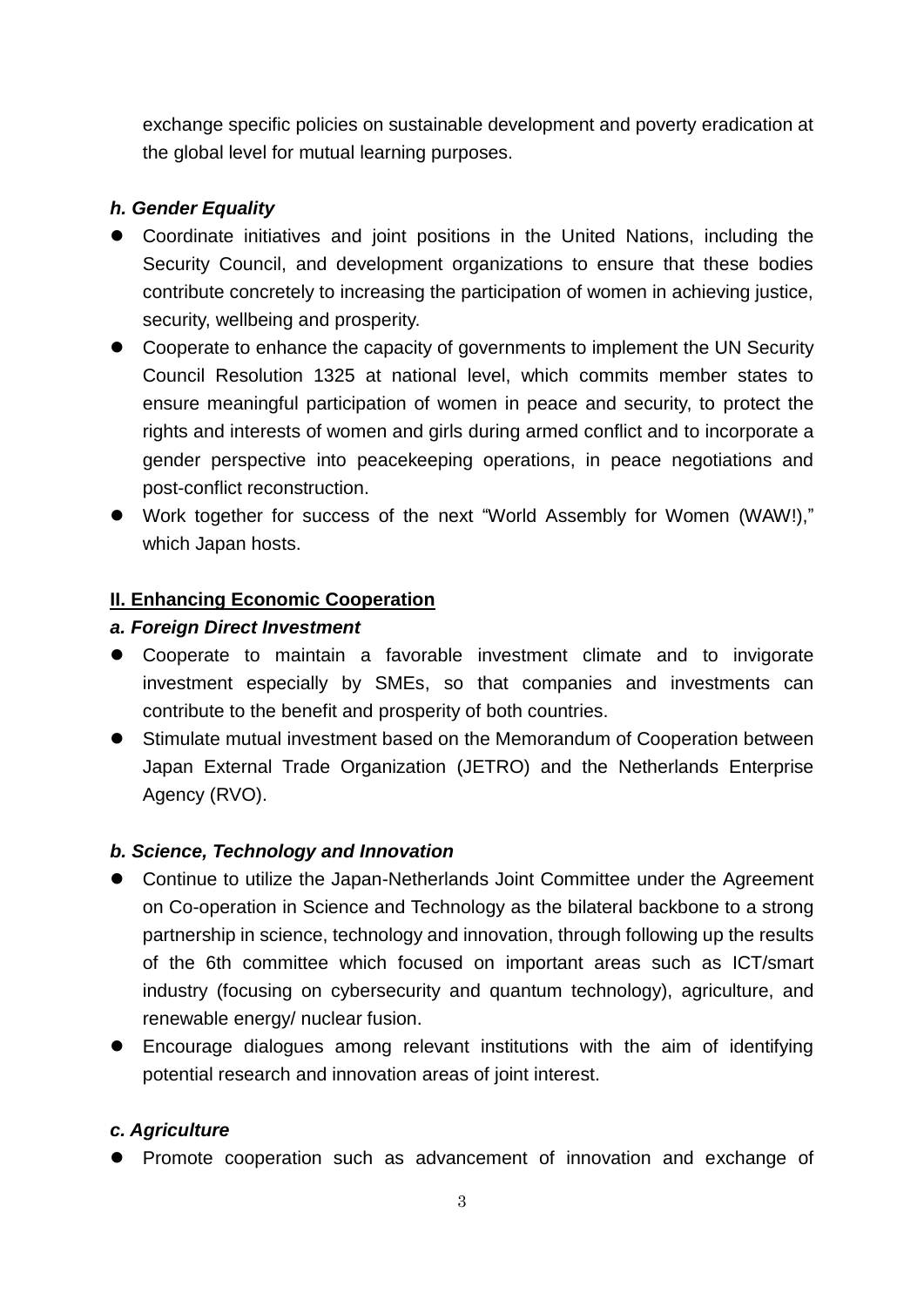knowledge and expertise with the view to contribute to sustainable agricultural growth and the livelihood of rural areas in Japan, the Netherlands and beyond.

#### *d. Creative Industry*

 Cooperate to strengthen the ties in the field of creative industry with the aim of improving quantity and quality in production, business and education, through workshops, exchange of knowledge, exhibitions, seminars and other activities.

#### *e. Ageing Societies*

**•** Promote dialogue bringing together policy makers, pension funds, asset managers and other financial service providers to discuss ways and means to address the challenges that come with the financial implications of ageing societies.

#### *f. Urban Policy*

- Enhance the exchange of experience and good practice in the area of urban policies, especially to address common challenges in this area, including those arising from demographic dynamics and climate change.
- Encourage, where appropriate, such exchange of experience and good practice among local governments and city authorities.

#### *g. Renewable Energy*

- Seek cooperation with regard to renewable energy, such as wind-power generation, including through steady implementation of the MOU between the Wind Power Associations of Japan and the Netherlands.
- Promote the cooperation on research in the field of renewable energy-related technologies between Fukushima Renewable Energy Institute, AIST (FREA) and the Energy Research Centre of the Netherlands (ECN) based on a Letter of Intent (LOI).

# **III. Deepening Mutual Understanding**

#### *a. Culture and Education*

- Continue to invigorate active exchanges in a wide range of areas from the traditional culture to the modern culture, building on the long history of exchanges of over 400 years between Japan and the Netherlands.
- Promote exchange of students, researchers and lecturers, including mutual recognition of merits and harmonization of study abroad programs and researchers' exchange programs, enhance cooperation among academic